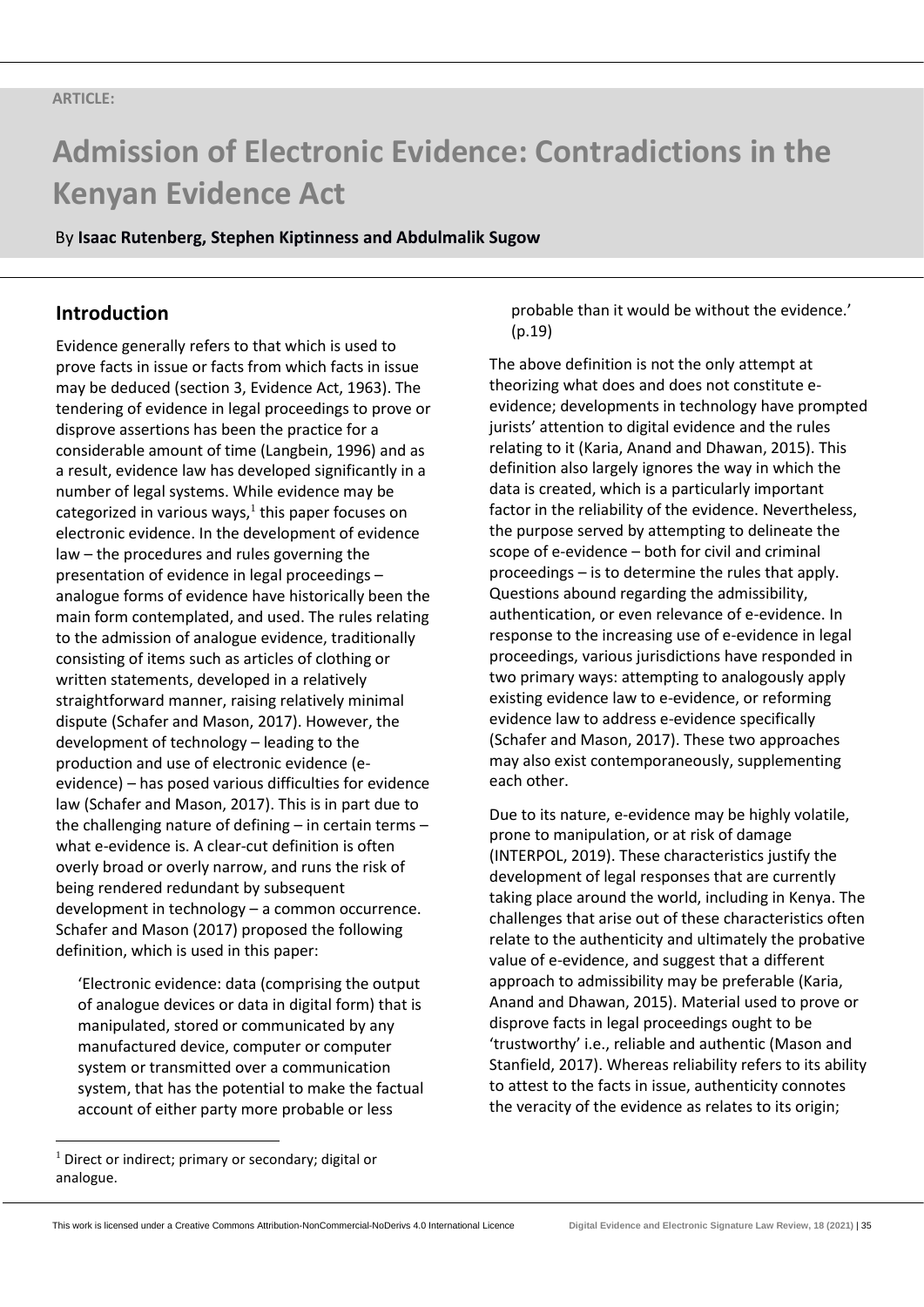that it is what it purports to be (Mason and Stanfield, 2017). For these reasons, it is often relatively easier to authenticate analogue evidence. The authenticity or reliability of e-evidence may be in issue on the basis of various components, amongst other things, the medium of storage, content, or form of the evidence (Mason and Stanfield, 2017). In identifying any of these components, a litigant seeking to render a particular piece of evidence inadmissible may allege alteration, a lack of reliability, or raise a question as to the provenance (Mason and Stanfield, 2017).

To address these challenges, evidence law has evolved, resulting in the introduction of various rules relating to the admissibility of e-evidence. These rules often stipulate conditions tied to the integrity of the computer system in question, the persons involved in the actions of retrieving the evidence, or the methods of authenticating the evidence. One such example is the Kenyan Evidence Act (1963). The Kenyan statute, in section 106B, categorizes e-evidence as documentary evidence and deems it admissible in certain conditions:

106A. Section 106B to apply in proof of electronic records

The contents of electronic records may be proved in accordance with the provisions of section 106B.

106B. Admissibility of electronic records

(1) Notwithstanding anything contained in this Act, any information contained in an electronic record which is printed on paper, stored, recorded or copied on optical or electromagnetic media produced by a computer (herein referred to as 'computer output') shall be deemed to be also a document, if the conditions mentioned in this section are satisfied in relation to the information and computer in question and shall be admissible in any proceedings, without further proof or production of the original, as evidence of any contents of the original or of any fact stated therein where direct evidence would be admissible.

(2) The conditions mentioned in subsection (1), in respect of a computer output, are the following –

(a) the computer output containing the information was produced by the computer during the period over which the computer was used to store or process information for any

activities regularly carried out over that period by a person having lawful control over the use of the computer;

(b) during the said period, information of the kind contained in the electronic record or of the kind from which the information so contained is derived was regularly fed into the computer in the ordinary course of the said activities;

(c) throughout the material part of the said period, the computer was operating properly or, if not, then in respect of any period in which it was not operating properly or was out of operation during that part of the period, was not such as to affect the electronic record or the accuracy of its content; and

(d) the information contained in the electronic record reproduces or is derived from such information fed into the computer in the ordinary course of the said activities.

 $[...]$ 

(4) In any proceedings where it is desired to give a statement in evidence by virtue of this section, a certificate doing any of the following

(a) identifying the electronic record containing the statement and describing the manner in which it was produced;

(b) giving such particulars of any device involved in the production of that electronic record as may be appropriate for the purpose of showing that the electronic record was produced by a computer;

(c) dealing with any matters to which conditions mentioned in subsection (2) relate; and

(d) purporting to be signed by a person occupying a responsible position in relation to the operation of the relevant device or the management of the relevant activities (whichever is appropriate),

shall be evidence of any matter stated in the certificate and for the purpose of this subsection it shall be sufficient for a matter to be stated to be the best of the knowledge of the person stating it.

These conditions primarily relate to the computer system from which the evidence is derived. For example, whether the computer, in producing the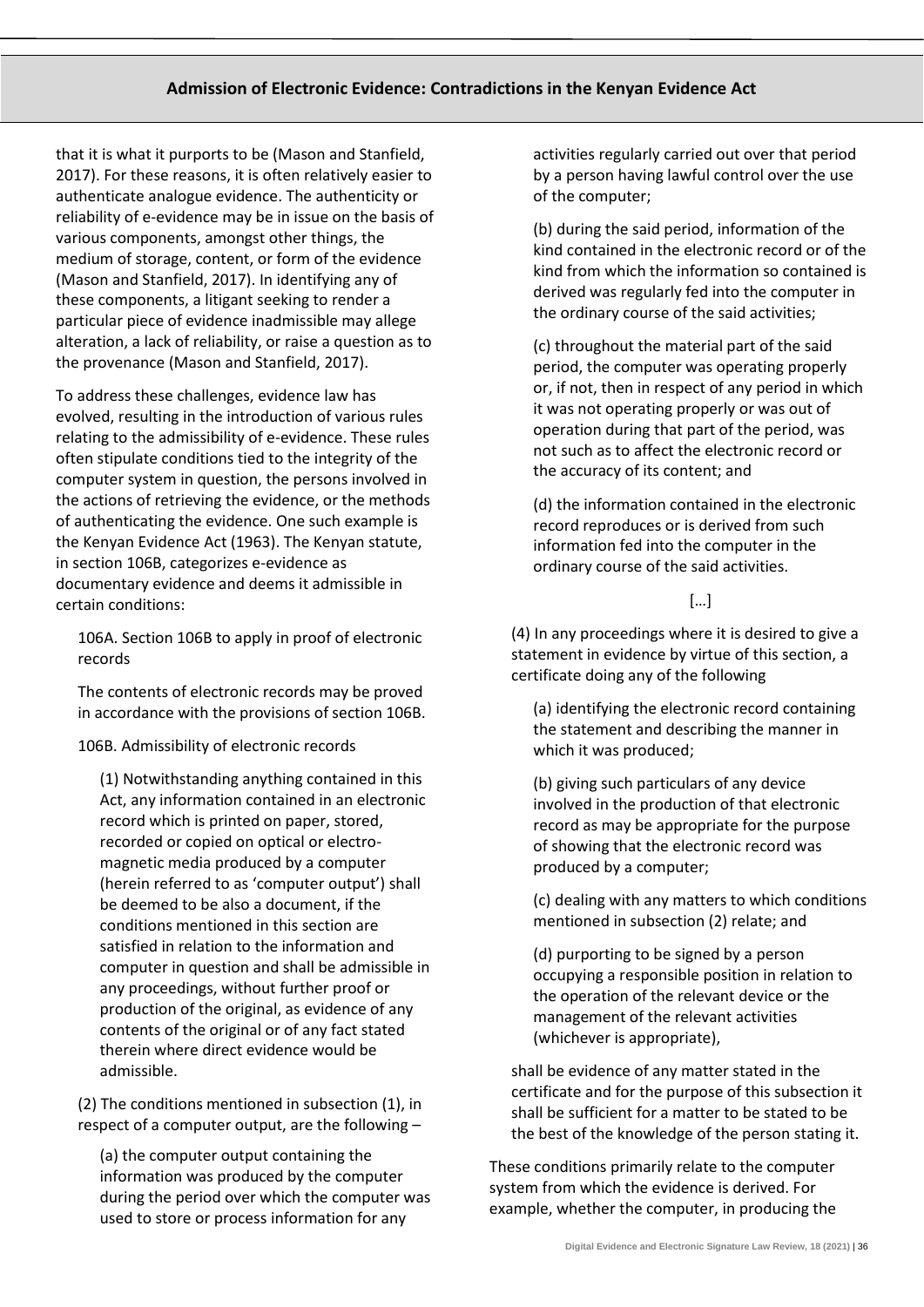record, was performing its regular function. However, in order to successfully admit e-evidence in accordance with this provision, the section refers to a certificate, identifying the electronic record and giving particulars of the device involved, signed by the person responsible for the operation of the device in question. The section has been interpreted as requiring the certificate as a necessary condition of admissibility by an increasing number of judges in several cases as is discussed below.

Section 106B was added to the Evidence Act as an amendment in 2009 (Kenya Communications (Amendment) Act, 2009). Subsequently, in 2014, the Evidence Act was further amended to include section 78A (by the Security Laws (Amendment) Act, 2014), which provides simply that e-evidence shall be admissible:

78A. Admissibility of electronic and digital evidence

(1) In any legal proceedings, electronic messages and digital material shall be admissible as evidence.

(2) The court shall not deny admissibility of evidence under subsection (1) only on the ground that it is not in its original form.

(3) In estimating the weight, if any, to be attached to electronic and digital evidence, under subsection (1), regard shall be had to  $-$ 

(a) the reliability of the manner in which the electronic and digital evidence was generated, stored or communicated;

(b) the reliability of the manner in which the integrity of the electronic and digital evidence was maintained;

(c) the manner in which the originator of the electronic and digital evidence was identified; and

(d) any other relevant factor.

(4) Electronic and digital evidence generated by a person in the ordinary course of business, or a copy or printout of or an extract from the electronic and digital evidence certified to be correct by a person in the service of such a person, is on its mere production, in any civil, criminal, administrative or disciplinary proceedings under any law, the rules of a selfregulatory organisation or any other law or the common law, admissible in evidence against any person and rebuttable proof of the facts contained in such record, copy, printout or extract.

Rather than setting out conditions preceding admissibility, the section lays out considerations to be made in estimating the probative value of such evidence. These considerations include the reliability of the storage, generation or communication, the reliability of the maintenance of the integrity of the evidence, and the manner in which the originator of the evidence was identified. Unlike section 106B, section 78A makes no mention of the requirement to adduce a certificate as to, amongst other things, the provenance of the e-evidence, the integrity of the system, or its functionality. The effect of section 78A is to allow e-evidence into any legal proceeding, and to rely on the judge to determine the weight of the evidence based on relevant factors.

In light of the fact that section 78A did not repeal section 106B, the position relating to admissibility of e-evidence in Kenya has been addressed in the courts. Prior to the enactment of section 78A, the High Court dispensed with the certificate requirement, citing its absence as a mere procedural technicality not warranting an ouster of the evidence. According to the court, the evidence ought to have been admitted, and it is for the court to assess its probative value (*Mable Muruli v Wycliffe Oparanya & 3 others*, [2013] eKLR). A subsequent decision at the Court of Appeal found that, despite the introduction of the blanket declaration of admissibility under the provisions of section 78A, the requirement of a certificate as described in section 106B is a mandatory one which cannot be obviated by constitutional prohibitions against undue regard to procedural technicalities (*County Assembly of Kisumu & 2 others v Kisumu County Assembly Service Board & 6 others* [2015] eKLR). The Court of Appeal treated the certificate as a mandatory precondition despite there being no clear wording indicating the same within the Act. In other courts, judges have even gone as far as to state that the law 'requires' section 78A and 106B be construed conjunctively (*Idris Abdi Abdullahi v Ahmed Bashane & 2 others*, [2018] eKLR), a position not supported by the text of the Act or maxims of legal interpretation, as discussed below.

This uncertainty notwithstanding, the provision requiring a certificate as to the reliability of the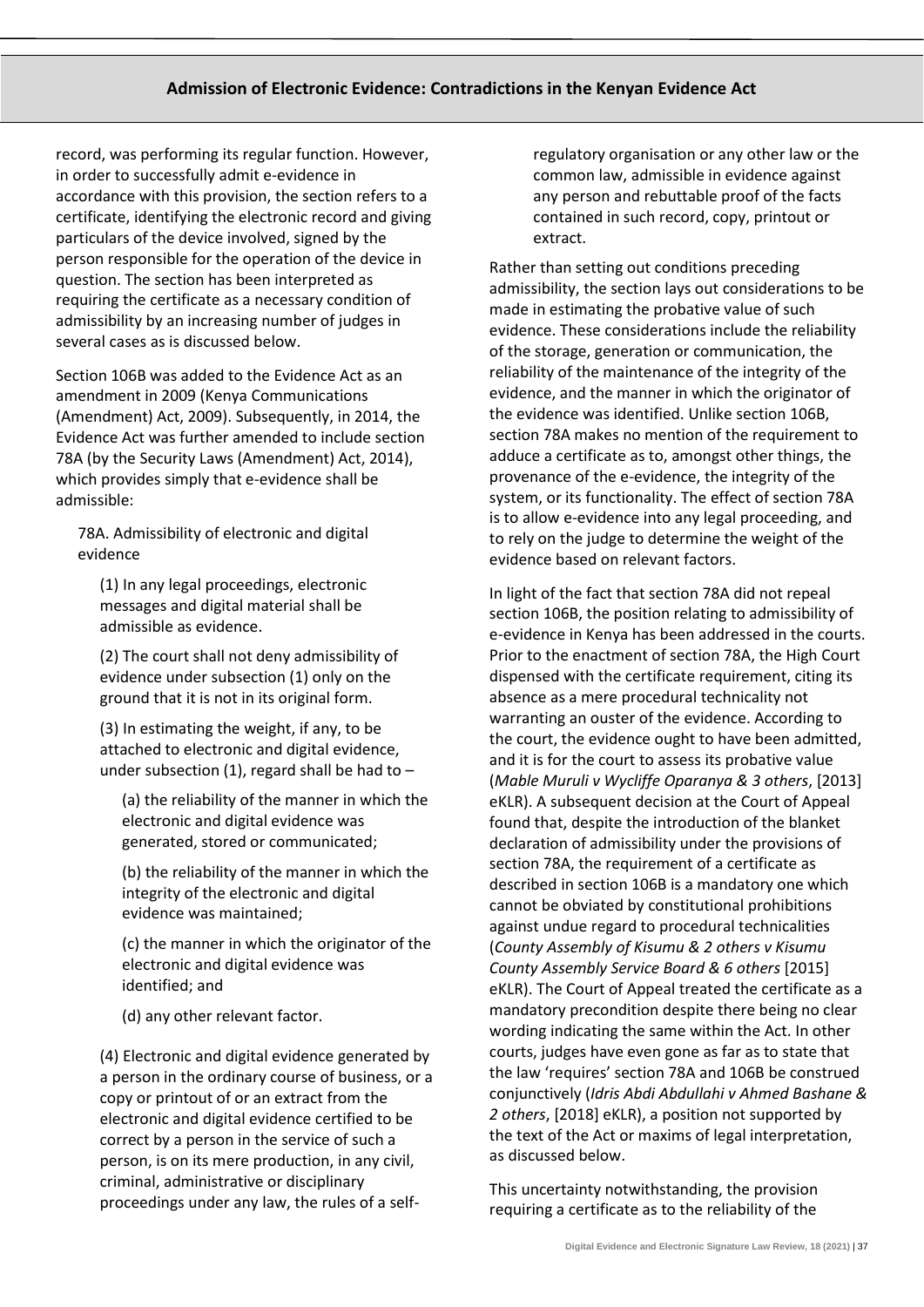computer system is a dated one. Having its roots in English Law, which Kenya adopted following independence, it has long since been abandoned by English law in favour of a presumption of reliability (Quinn, 2001). Reasons for its abandonment include the onerous burden it places upon litigants, particularly where the opposing litigant may be in a better position to adduce such a certificate (Quinn, 2001). The presumption was supported by the Law Commission, and was based on Colin Tapper's assessment of computer unreliability: that errors are either immediately clear or result from input error, although Ladkin and others noted, in this respect:

> 'Reading the original paper, it seems to us as if Professor Tapper was not categorising "most computer error" further unqualified, but rather particular phenomena which manifest in the use of one specific sort of IT system, namely systems commonly used for clerical work (maybe, more specifically, for legal-clerical work). The Tapper Condition does not appear to us to hold in general.' (Ladkin and others, 2020, p. 3)

That assessment has since been found to be inaccurate, and thus the presumption ill-informed (Ladkin and others, 2020; Marshall, 2020). For the reasons argued herein, while the presumption of reliability is misguided, to consider admissibility without requiring a certificate, as provided by section 78A, is the proper approach. It is thus problematic that Kenya's Evidence Act maintains a provision interpreted as requiring a certificate, and does so in contradiction with another provision obviating the need for a certificate.

This paper contends that Kenya ought to reform the provisions relating to e-evidence in its Act in a bid to remove any contradictions, and avoid cumbersome hinderances to the admissibility of e-evidence. In doing so, it proposes that section 78A ought to take precedence and a presumption of admissibility ought to replace the current default of requiring a certificate prior to admission i.e., section 106B ought to be repealed.

# **Development of e-evidence in Kenya**

Prior to independence, the Indian Evidence Act applied in Kenya (section 183, Evidence Act, 1963). In keeping with the principle of free proof, the law recognized the three forms of evidence, real, oral, and documentary (section 3, Indian Evidence Act, 1872).

Of significance to e-evidence is documentary evidence. Documents referred to matter inscribed on any substance (section 3, Indian Evidence Act, 1872), although the Act recognized photographed words as documents (section 3, Indian Evidence Act, 1872). In 1963, at the time of Independence, Kenya enacted the Evidence Act, 1963 ('the Act'). At the point of enactment, it was clear that the Act also primarily addressed analogue forms of documentary evidence. Nonetheless, the applicability of these provisions appeared to be extended to digital formats of evidence in certain cases. For example, in 1983, evidence in the form of tapes and audio cassettes were admissible pending verification of the functioning of the recorder in question (*Nobert Oluoch Obanda v Republic*, Criminal Appeal 62 of 1983 [eKLR]).

The principle of free proof – which applied in Kenya via the Act – obviates hindrances to proving facts while at the same time avoids negative inferences from the use of one form of evidence over another (Lin, 1993). However, in order for it to be effective, certain caveats were put in place. One such caveat is the requirement of authentication of that which is adduced in proceedings as evidence. That analogue forms of documentary evidence were primarily contemplated by evidence laws at the time of their enactment is important owing to the accompanying rules of authentication. Authentication of documentary evidence refers to ascertaining information as to authorship or an adducer's personal connection to the document in question. Essentially, a court must be satisfied that the document is what it purports to be in order for it to be admitted. This was, of course, in light of the possibility of forgeries or altered documents. This rule regarding authentication has been construed as a facet of relevancy, without which it would not be apt to admit the evidence in question. In pursuit of this authentication, courts developed the 'best evidence' rule which, according to some, may negate or limit the principle of free proof if misunderstood. The best evidence rule essentially requires that where possible, the best form of evidence ought to be adduced, and in relation to documentary evidence, this ought to be the original. The means of authentication that existed varied in relation to public documents, but generally included accompanying witness testimony as to the credence of the document, witness opinions on handwritings, expert comparison, or expert examination of distinctive characteristics of the document.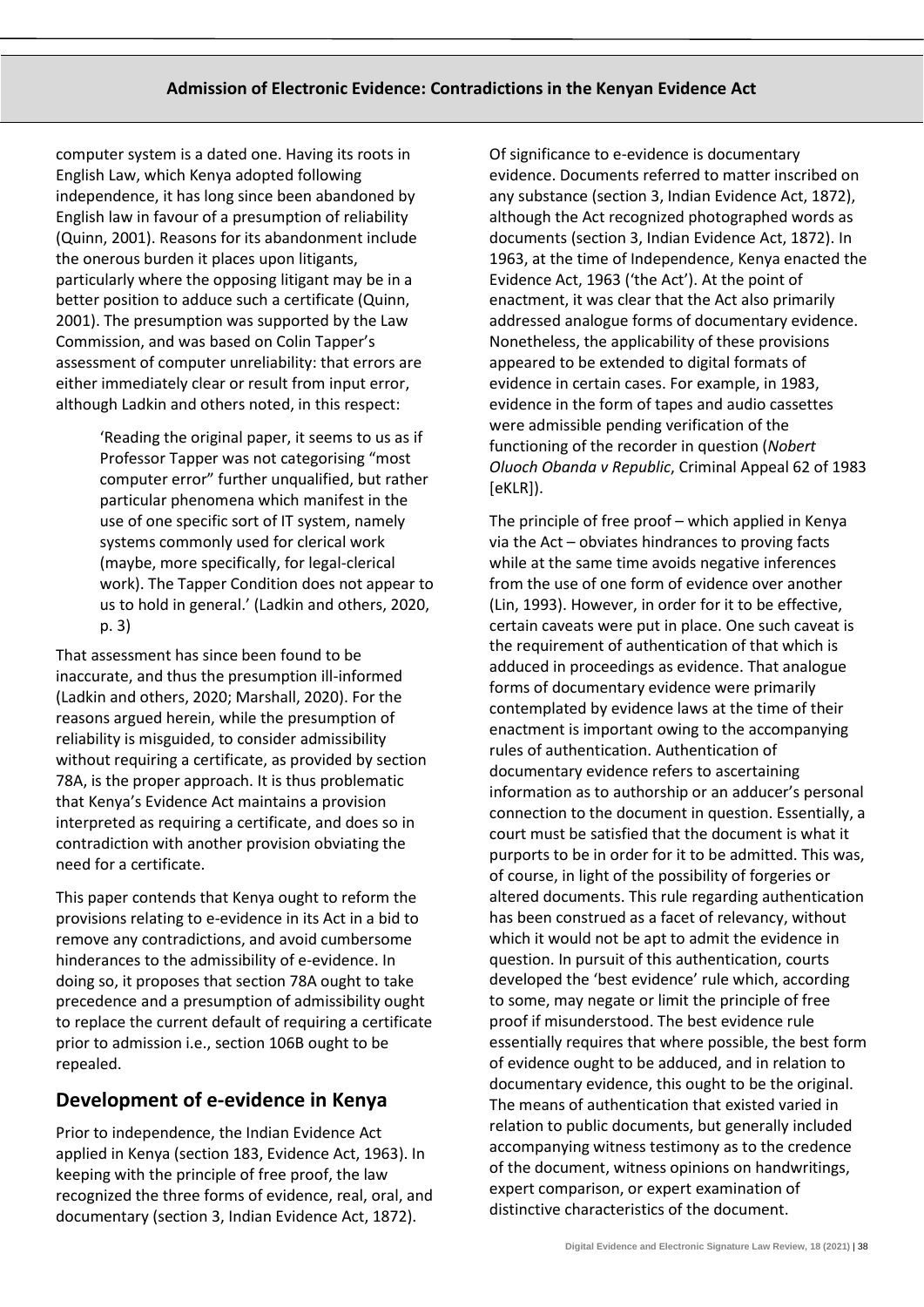The advent of computers and the use of information technology in day-to-day life has increased significantly in the past twenty years, thereby leading to the increased use of e-evidence in proceedings. As stated previously, the two main responses in evidence law to these developments were either an extension of existing rules to apply to e-evidence or an amendment of existing laws to incorporate provisions relating to e-evidence. In Kenya, the first response to the development of computer technology was an amendment to section 65 of the Act relating to primary documentary evidence via the Finance Act (section 65, Finance Act, 2000). The amendment expanded the scope of documentary evidence to include microfilms, facsimile copies and computer print outs (section 65(5), Finance Act, 2000) i.e., these were to be subjected to the same treatment as documentary evidence. In dealing with the question of authentication of computer printouts, the amendment introduced the allowance of the use of a certificate attested to by a responsible person – the first mention of the certificate provision in Kenyan evidence law (section 65(8), Finance Act, 2000). $^2$ 

Less than a decade later, the Act was once again amended to insert a number of provisions relating to e-evidence (Kenya Communications (Amendment) Act, 2009). While most of the amendments in the Amendment Act were made to give effect to ecommerce and online business transactions (section 36, Kenya Communications (Amendment) Act), the insertion of sections 106A and 106B contributed significantly to the provisions of rules regarding eevidence. Section 106A prescribed that section 106B would apply in relation to electronic evidence, while section 106B essentially reiterated the provisions of the earlier amendments to section 65 that extended the rules of documentary evidence to computer outputs and mentioned the use of a certificate as an authenticating measure (Evidence Act, 1963).<sup>3</sup> Shortly after these amendments, the Act was once again amended, inserting section 78A, which marked a shift from the existing position on e-evidence (section 31, Security Laws (Amendment) Act, 2014). In accordance with the new provision, e-evidence is generally

admissible, without any requirements as to certification (section 78A, Evidence Act, 1963).

The process of amending the Act as described above reflected the legislator's intent to keep abreast with developments in technology (National Assembly Hansard, 11 December, 2014, Afternoon Sitting, p.18 and 36). Indeed, analogously applying the existing rules of evidence to e-evidence is not necessarily simple, thereby necessitating novel approaches. In order to understand the difficulties faced by legislators in developing rules relating to e-evidence, it is necessary to discuss the unique challenges that technology poses.

# **Unique challenges for e-evidence**

The law and practice of evidence have been greatly affected by the digital revolution. The various influences and issues generally fall into two categories: new forms of evidence, and new challenges for evaluating evidence submitted to the courts. New forms of evidence arise from the many ways in which modern society relies upon and interacts with electronic devices, sometimes without our knowledge or understanding. Although it is obvious that the digital revolution has resulted in new forms of evidence, the actual forms, sources, and volume of evidence are not always obvious, and many courts or parties to a court case may be surprised by them. The variety of new forms of evidence from electronic sources has been reviewed elsewhere (Weir and Mason, 2017), and is merely mentioned here.

With each new form of evidence, potentially new issues arise in terms of admissibility, authentication, and weight. Many digital records and data have (practically) no analogous form of non-digital evidence. Cellular telephone GPS records, keystroke logs, printer memories, and document version histories are a few examples of new forms of evidence that raise issues for which traditional jurisprudence in evidence is unlikely to be helpful.

Stanfield identifies a number of unique challenges of authenticating electronic evidence in litigation (Stanfield, 2016). These challenges result from characteristics of the evidence that are largely

 $2$  The literal wording of section 106 does not state that a certificate is a necessary precondition for admissibility of the evidence, but merely states that a certificate 'shall be evidence of any matter stated in the certificate and…

sufficient for a matter to be stated to be the best of the knowledge of the person stating it'.  $3$  However, like section 65, the literal wording of

section106B also does not precondition admissibility on the submission of a certificate.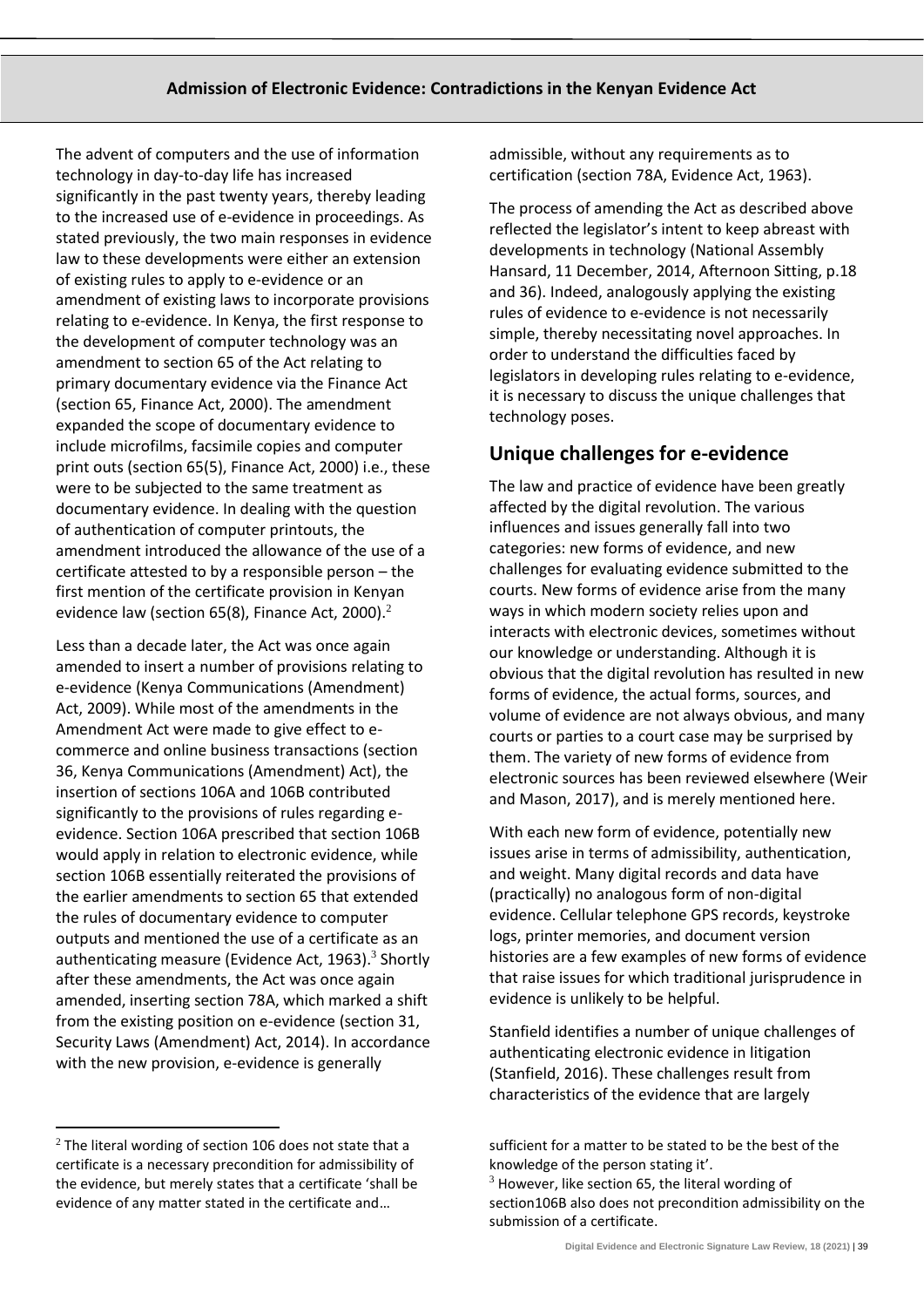unknown or not problematic in non-digital forms of evidence, and include: unprecedented volume; ease of duplicability; persistence of the data; the existence of metadata; and the changeability of the evidence. Other characteristics, and the resulting challenges, have been identified and reviewed (South Africa Law Reform Commission, 2010, pp. 8-15). The challenges further metamorphosize when distributed and networked technologies are involved, such as cloud computing and blockchain technologies.

Admissibility, authentication, and weight become incredibly complex issues for even the simplest forms of e-evidence. An email passes through numerous systems and processes between sender and receiver.<sup>4</sup> Most processes are normally entirely automated but can be modified or monitored by a human with sufficient access, skill, and motivation. Once the complexity of the evidence is recognized, the inescapable conclusion as stated by Duranti, Rogers and Sheppard, is:

'The nature of electronic records challenges traditional rules of evidence and procedure, and requires their reformulation. For example, the traditional best evidence rule is no longer relevant because of the absence of an original in the digital environment. The authentication rule also is inadequate, because it cannot be established that an electronic record is the same as its first instantiation simply by looking at the record itself, but it is necessary to refer to an unbroken line of traces left by all those who interacted with the record or to the legitimate custody of a professional who can account for them. Furthermore, the complexity and variety of digital information systems and the often uncontrolled ways in which they are used, make it difficult to identify records within them and the business activities to which they are linked, thereby challenging the application of the business records exception to the hearsay rule. Finally, everchanging technology speeds up the obsolescence not only of earlier record-making processes, but also of the laws regulating admissibility.' (2010, p. 98)

To an individual with little more than a basic knowledge of technology, understanding the complex manner in which a piece of digital evidence arrives in the court, as well as understanding the nature of the evidence itself, can be daunting tasks. Even if technological complexities are understood at a sufficiently deep level, they may merely raise an awareness of the ease with which digital evidence can be mishandled or forged. This is likely to cause the evidence to be distrusted, as the court itself does not engage in authenticating the evidence. The High Court of Kenya at Kisumu noted the uniqueness of eevidence, particularly its ability to be manipulated easily in an undetectable manner (*William Odhiambo Oduol v Independent Electoral & Boundaries Commission & 2 others* [2013] eKLR). Since, perhaps unlike its analogue counterpart, digital evidence will rarely be trustworthy on its face,<sup>5</sup> courts are required to turn to the testimony of experts with respect to the type of evidence generally, the specific evidence sought to be introduced, and the path by which the evidence reaches the court. This is best exemplified in *Republic v Barisa Wayu Mataguda* [2011] eKLR where the impugned e-evidence was CCTV footage of the defendant and the court noted with concern that by copying the footage onto a CD, the police had made it difficult for the court to ascertain whether the evidence had been tampered with. This was also the case in *William Odhiambo Oduol v Independent Electoral & Boundaries Commission & 2 Others* [2013] eKLR. This inherent fallibility of e-evidence, in particular of computer output, has been severally noted (Ladkin and others, 2020; Marshall, 2020; Ladkin 2020; Mason, 2017a).

A further challenge posed by e-evidence is its incompatibility with the best evidence and hearsay

 $4$  A single email must pass through a number of routers and servers, each potentially maintained by separate business entities, and potentially located thousands of kilometres apart. The email may be transmitted in encrypted or unencrypted form, and may be generated on any of a large number of proprietary and open-source platforms. 5 Secured digital signatures and communications using public key certificates are types of e-evidence that are selfauthenticating. Some evidence laws give preferential treatment to such evidence in terms of admissibility and

weight. Nevertheless, even these forms of evidence have vulnerabilities, and are typically more technologically complex and therefore harder to understand by those without a technical background. For instance, see the discussion on 'non-repudiation' of digital signatures in Stephen Mason, *Electronic Signatures in Law* (4th edn, Institute of Advanced Legal Studies for the SAS Humanities Digital Library, School of Advanced Study, University of London, 2016).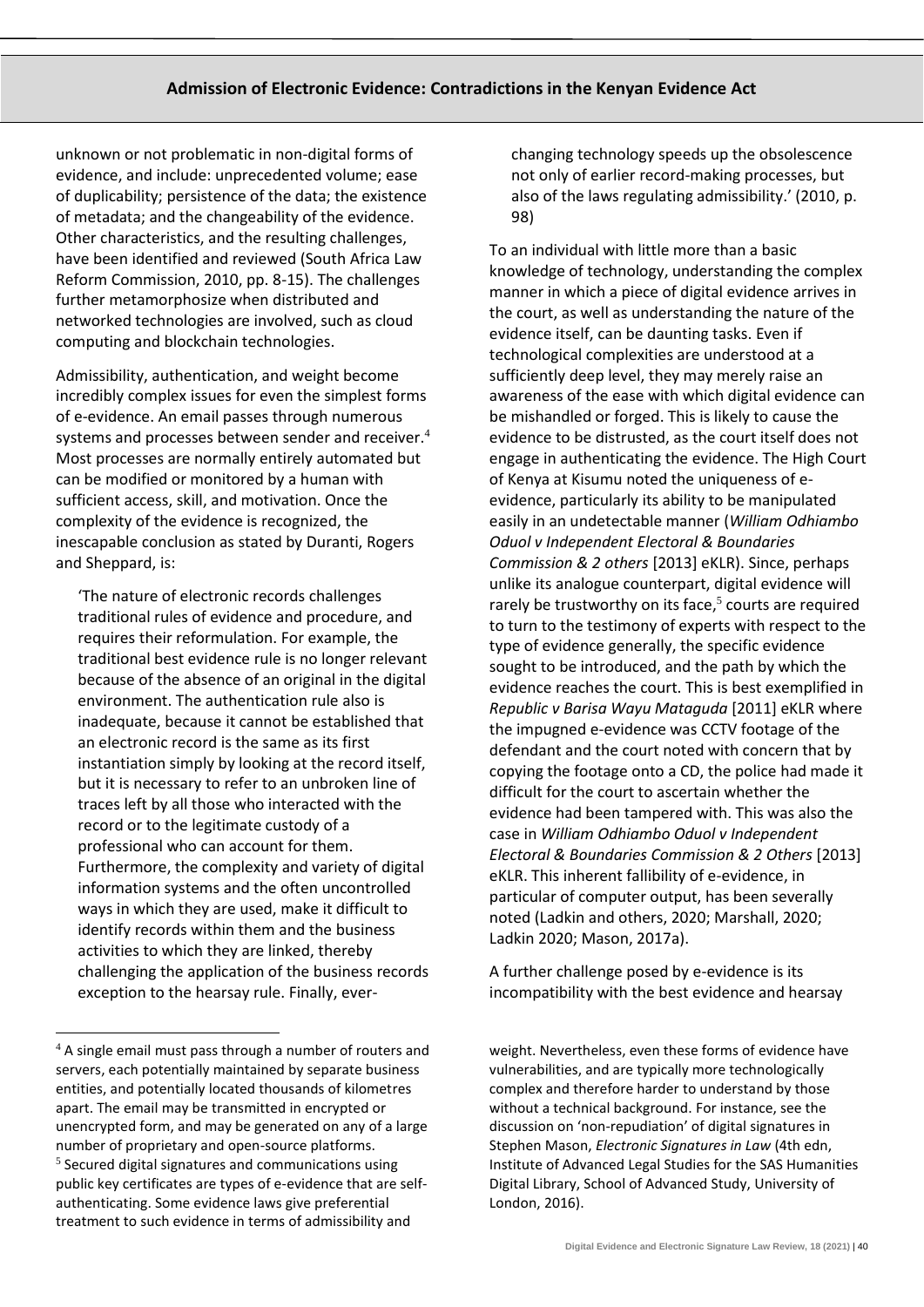rules. The best evidence rule requires submission of the best form of evidence, usually the original. The hearsay rule, on the other hand, precludes the admission of testimony by a person who did not perceive directly that which he or she is attesting to. These two rules, applied to e-evidence, reveal two primary difficulties: electronic records do not necessarily have 'originals' in a meaningful sense being invariably, in the visually represented form, copies or even copies of the initial data input, and they generally serve as recordings of what has been said by others i.e., hearsay. The application of these two rules is exemplified in two cases. In the first, *R v Stojananovic Milan alias Allan & Anor* [2008] eKLR, the court made a ruling on the admissibility of a recording and in doing so, stated that the burden of proving or establishing that a document is an original document is a criminal burden of proof beyond reasonable doubt, though this may be due to the fact that this was a criminal case. It held that the prosecution had failed to prove the originality of the tape it sought to adduce. In the second, *Mohamed Loge Hussein & another v Republic* [2016] eKLR, the court refused to admit printouts of M-Pesa (mobile money) transactions due to, amongst other things, the fact that the evidence amounted to hearsay, because the persons who obtained it (officers of the Criminal Investigation Department (CID)) were not present to testify. While it is correct to conclude that digital data has the potential to violate the hearsay rule, it is crucial to distinguish between the types of digital data one is dealing with. In this case, M-Pesa printouts are automatically generated from the service provider, involving no human intervention, and could therefore have been treated as real evidence (Mason, 2017b). Suffice it to say that it will have been helpful to have the officers responsible for seizing the information, or a suitable qualified employee from the service provider who procures the information, present in court to provide corroboration (by way of affidavit or otherwise) as to the authenticity of the M-Pesa statements.

In view of the challenges, and now-ubiquitous nature of electronic evidence, section 106B of the Act was developed to provide a framework for submission and treatment of e-evidence. The provision has been interpreted as requiring, as a prerequisite for admissibility, a certificate accompanying any submission of e-evidence. However, section 78A permits the submission of e-evidence without any such requirement. Addressing this contradictory

response to e-evidence is crucial for the following reason: whereas e-evidence, as a rule of thumb, can be unreliable (Mason, 2017a), there are varying degrees and causes of that unreliability. For example, as noted by Ladkin and others, some computer evidence would satisfy what they termed the 'Tapper Condition' i.e., having immediately discernible flaws/faults due to their simplistic nature (2020). A lot of these are Operational Technology systems, which are hardware and software that monitor or regulate physical processes (Conklin, 2016) such as speedometers, and unlike Information Technology systems, ascertaining their reliability is relatively easier (Ladkin, and others, 2020). In view of this reality, it is problematic to treat all forms of eevidence identically with respect to preconditions for admissibility.

# **Current Kenyan legal requirements for introduction of e-evidence**

The challenges described above initially served to justify the onerous approach to admissibility and weighting of e-evidence as technology developed. In Kenya, the first notable and substantive change to the law on e-evidence was the introduction of section 106B. It introduced the use of a certificate accompanying e-evidence as an authentication mechanism. However, section 78A, the result of a subsequent amendment, provides, generally, that eevidence is admissible (without stipulating that a certificate is a requirement). Below we argue in favour of a presumption of admissibility which would expedite the administration of justice while allowing for the disparate nature of various forms of eevidence.

#### **Sections 106B and 78A: contradictory provisions**

Section 106B of the Evidence Act reveals the legislature's awareness of the unique challenges of eevidence, particularly that these challenges mainly lie in the authentication of e-evidence. For example, subsection (2) focuses on the reliability of the computer in question – often the source of inaccurate or faulty electronic records. The section generally seeks to address the challenges of authenticity by classifying electronic records as documents, obviating the best evidence and hearsay rules and putting in place mechanisms to ensure authenticity. In subsection (4), there is introduced the use of a certificate that 'shall be evidence of any matter stated in the certificate…'. Such a certificate may be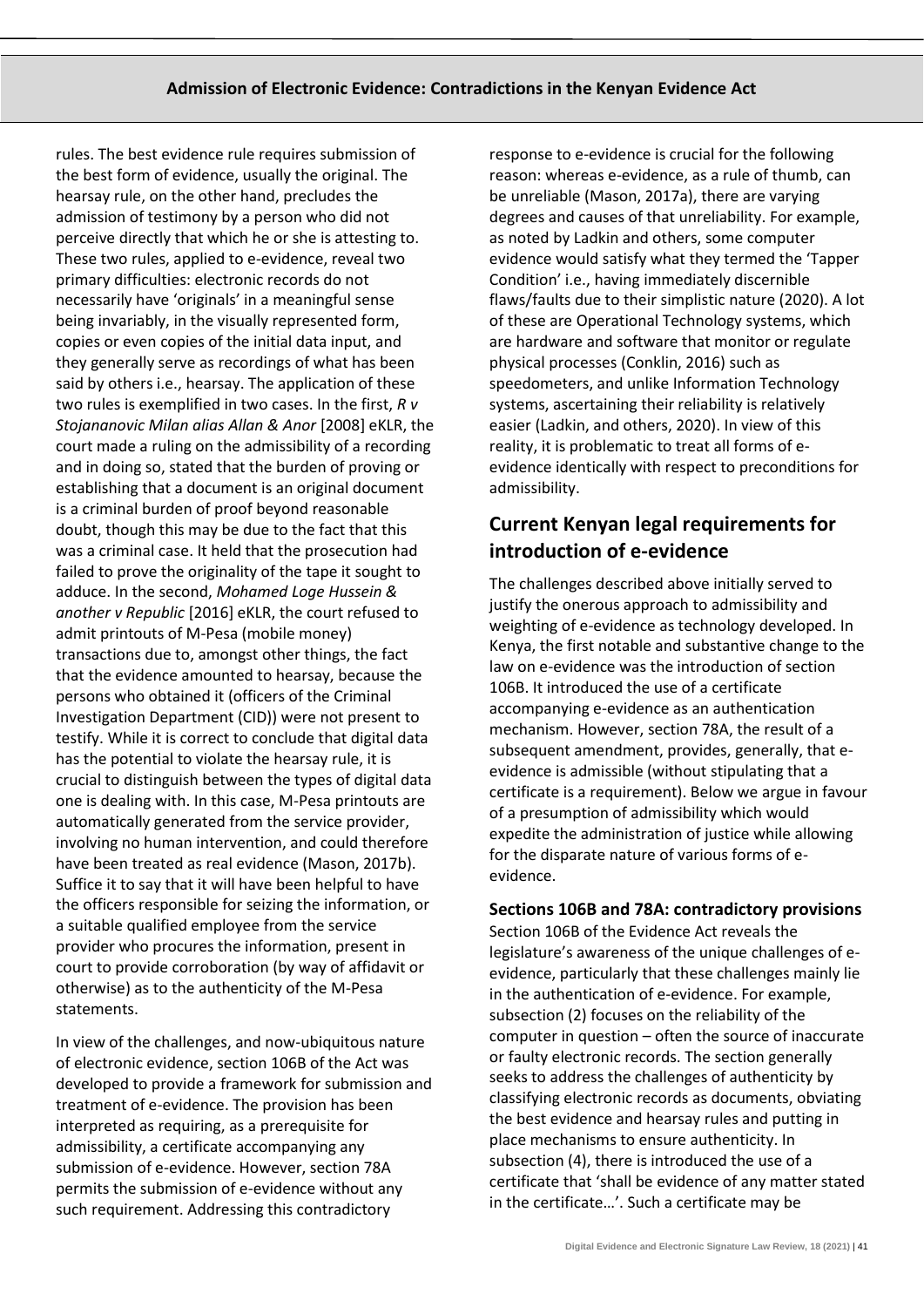tendered by persons seeking to adduce electronic records as documentary evidence.

Section 106B is problematic for a number of reasons, as discussed below. A major issue identified is the lack of certainty as to whether the requirement of a certificate is mandatory. Section 106B(4) can be distilled into the following relevant statement: 'In any proceedings where it is desired to [submit eevidence], a certificate… shall be *evidence of any matter stated in the certificate* and for the purpose of this subsection it shall be sufficient for a matter to be stated to be the best of the knowledge of the person stating it' [emphasis added]. This is hardly a clear directive that e-evidence is not admissible in the absence of a certificate. The wording of the provision, as chosen by Parliament, essentially provides that the courts may make use of a certificate as a mechanism to authenticate electronic records. It goes no further than that, and certainly does not state that certificates are prerequisites, as has been held in some judicial cases discussed below. Unfortunately, it is not possible to settle this matter and to derive legislative intent from the Parliamentary records on either of the amendments; the two provisions appear to have been transposed from other jurisdictions with little policy informing the decision.

Section 106B was the dominant provision relating to admission of e-evidence until an amendment in 2014 introducing section 78A. The amendment in question did not repeal section 106B despite it providing for admission of e-evidence in a manner (according to this article) contrary to the provisions of section 106B.

Section 78A, enacted subsequent to section 106B, provides, simply, that electronic records are admissible. Much like section 106B (2), it obviates the best evidence and hearsay rules by providing that eevidence may not be disqualified on the basis of being a copy. Similarly, it also focuses on the potential but most likely source of inauthenticity, the computer, in subsection (3). However, as opposed to requiring proof as to, amongst other things, the working condition of the computer, it simply provides that such aspects ought to be considered in weighting eevidence. This tempered approach to the reliability of computer systems marks a move to recognizing eevidence as a common occurrence in everyday life, and, despite inherent faults, that it ought to be admitted but then subjected to any dispute as to its soundness.

#### **Conflicting jurisprudence**

The mandatory nature of section 106B was not clear before the enactment of section 78A. The wording of the provision does not expressly place a mandatory burden on litigants to produce a certificate. In *Mable Muruli v Wycliffe Oparanya & 3 others* [2013] eKLR*,* the High Court applied article 159 of the Constitution of Kenya (2010) to admit evidence contained in CDs, citing the absence of a certificate as a mere technicality that ought not get in the way of justice. Article 159 urges courts to dispense with undue regard for procedural technicalities. The judge in the matter cautioned against equating admission of evidence with the court's being convinced by the evidence. The court found that the evidence ought to be admitted in its totality, and the probative value decided after the fact. It is instructive that this position is essentially replicated in section 78A, which was enacted a year after this decision.

Despite the enactment of section 78A, a number of cases have interpreted the certificate as a mandatory requirement (*MNN v ENK* [2017] eKLR*; Jack & Jill Supermarket Ltd v Viktar Ngunjiri* [2016] eKLR; *Dry Associates Co. Ltd & 3 others v Timothy Karungu Karanja & 7 others* [2019] eKLR; *Margaret Kariuki v Caroline Mutoko & 2 others* [2019] eKLR; *London Distillers (K) Ltd. v Mavoko Water and Sewerage Company & 2 others* [2019] eKLR).

The common approach adopted by decisions upholding the mandatory nature of the certificate is to argue that sections 106B and 78A ought to be contemporaneously applied. This was the case in *R v Mark Lloyd Stevenson* [2016] eKLR, *Republic v Betting Control & Licensing Board & 3 others ex-parte Diana Muthoni t/a DND Gaming Machines* [2019] eKLR, and *Idris Abdi Abdullahi v Ahmed Bashane & 2 others* [2018] eKLR, all before the High Court. In rationalizing a finding that the requirement is mandatory, the High Court held that, despite section 106B being the earlier of the two provisions, it gives effect to section 78A, in that it sets out the conditions in which the latter should be implemented, and that article 159 considerations are insufficient to displace this requirement of a certificate. (*Idris Abdi Abdullahi v Ahmed Bashane & 2 others* [2018] eKLR). Perhaps the most notable of these decisions that affirmed this interpretation of the Act, is the case of *County Assembly of Kisumu & 2 others v Kisumu County Assembly Service Board & 6 others* [2015] eKLR before the Court of Appeal.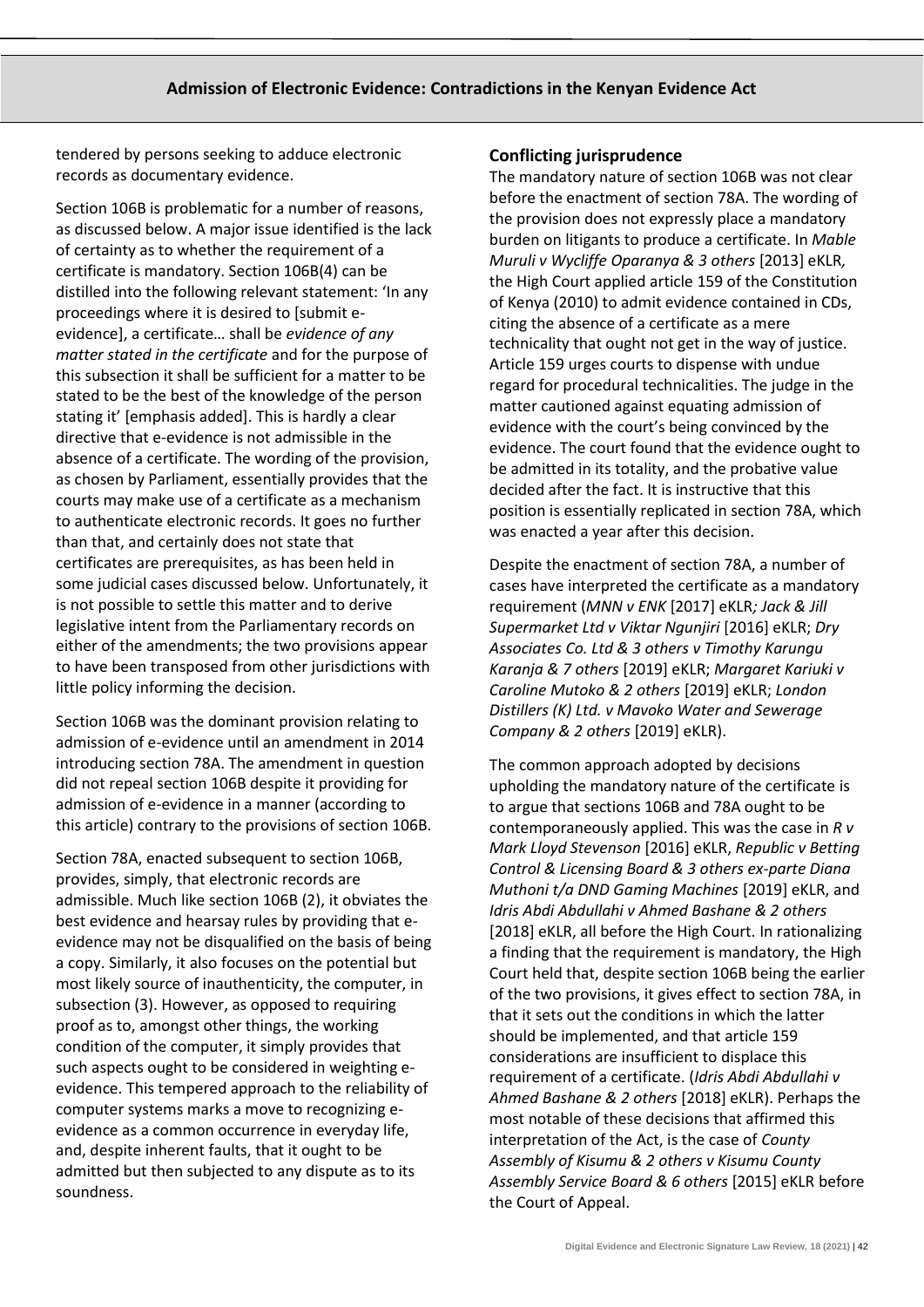In the cases described above, the Court of Appeal and the High Court reconciled the two provisions by interpreting section 106B as providing the only mechanism of certifying e-evidence. However, as noted above, section 106B simply provides that a certificate may serve as evidence. This significantly differs from perceiving the section as stipulating that the certificate is the one, and only one, means of certifying e-evidence. Further, the suggestion that section 106B serves as a mandatory operationalization of section 78A is a stretch, seeing as the latter was enacted after the former. In particular, the High Court in *Idris Abdi* went as far as to state that the law 'requires' this approach. This position is unsupported by the explicit wording of the Act, and contradicts all principles of legal interpretation as outlined in the next part.

## **Remedies in principles of interpretation**

In the discussion of the interpretation of these two provisions, enacted at different times, two principles are relevant*.* The first is that the more recent legislation takes precedence over the former where a conflict exists (*Kenya Country Bus Owners Association & 8 others v Cabinet Secretary for Transport and Infrastructure & 5 others*[2014] eKLR). This typically applies where two provisions are diametrically opposed – the later provision would impliedly repeal the earlier, inconsistent one (*Kenya Association of Stock Brokers and Investment Banks v Attorney General & Another* [2015] eKLR). This is arguably the case in the Act, to the extent that the two provisions generally relate to e-evidence and reach opposite conclusions depending on whether or not a certificate is present.

The second is that a later general law does not repeal an earlier specific law (*R v Gwantshu* [1931] E.D.L.). On the face of it, and applied to the discussion at hand, section 106B, being the earlier specific provision, would survive even in the face of section 78A. However, section 106B is only 'specific' in that it provides a specific condition on the *general* admissibility of all e-evidence, and this principle may therefore not apply. Furthermore, there are exceptions to the principle. These exceptions require one to consider, amongst other things, whether the application of the earlier, specific law, would frustrate the purpose of the general law (Kaczorowska-Ireland, 2010). In *William Odhiambo Oduol v Independent Electoral & Boundaries Commission & 2 Others* [2013] eKLR, the onerous burden of certificates effectively

precluded the petitioner from adducing evidence that may have resulted in a favourable outcome. One may argue that this frustrated the purpose of section 78A – to facilitate easy admission of authentic e-evidence. This reasoning is in consonance with the principle that the law should serve public interest (*Law Society of Kenya v Kenya Revenue Authority & Another* [2017] eKLR).

## **The 106B certificate: inherent flaws**

If the discussion above that the Act, as is, does not make the adducing of a certificate mandatory is unconvincing, it is further contended that the provisions relating to a certificate ought to be removed in favour of a presumption of admissibility of e-evidence. This suggestion is grounded on the basis that section 106B, in detailing the use of a certificate, mandates an impractical and ineffective solution to a complex problem that often calls for ad hoc approaches, i.e., the certificate, as is, would fail to establish authenticity or reliability of e-evidence. These impracticalities and the resultant inefficacy are discussed below.

## *Ambiguities and shortcomings*

A textual analysis of section 106B raises a number of concerns. Major ambiguities exist in subsections (2) and (4). To begin with, certain concepts and phrases remain undefined, and when applied to the dynamic nature of e-evidence, engender even further confusion. For example, the law makes mention of the phrase 'ordinary' or 'regular' activities in reference to the production of the computer output sought to be admitted as evidence. When it comes to ubiquitous general purpose computer devices such as smartphones, the challenge of this ambiguity becomes all too clear (see *Ndigwa Steve Mbogo v IEBC & 2 others* [2017] eKLR for an example of this impossible hurdle), i.e., just what is the regular activity of a smartphone? In addition to the device in question being subjected to this 'ordinary activity' standard, operators of such devices are also subject to the standard, yet the concept remains undefined. In *Ndigwa Steve Mbogo v IEBC & 2 others* ([2017] eKLR), the court rejected audiovisual evidence obtained from social media due to the fact that downloading videos from social media did not constitute the person's 'regular activities'.

In reference to the device, the section suggests that one ought to be able to attest to its 'proper functioning'. As has been alluded to earlier in this paper, computer software can be unreliable. Proving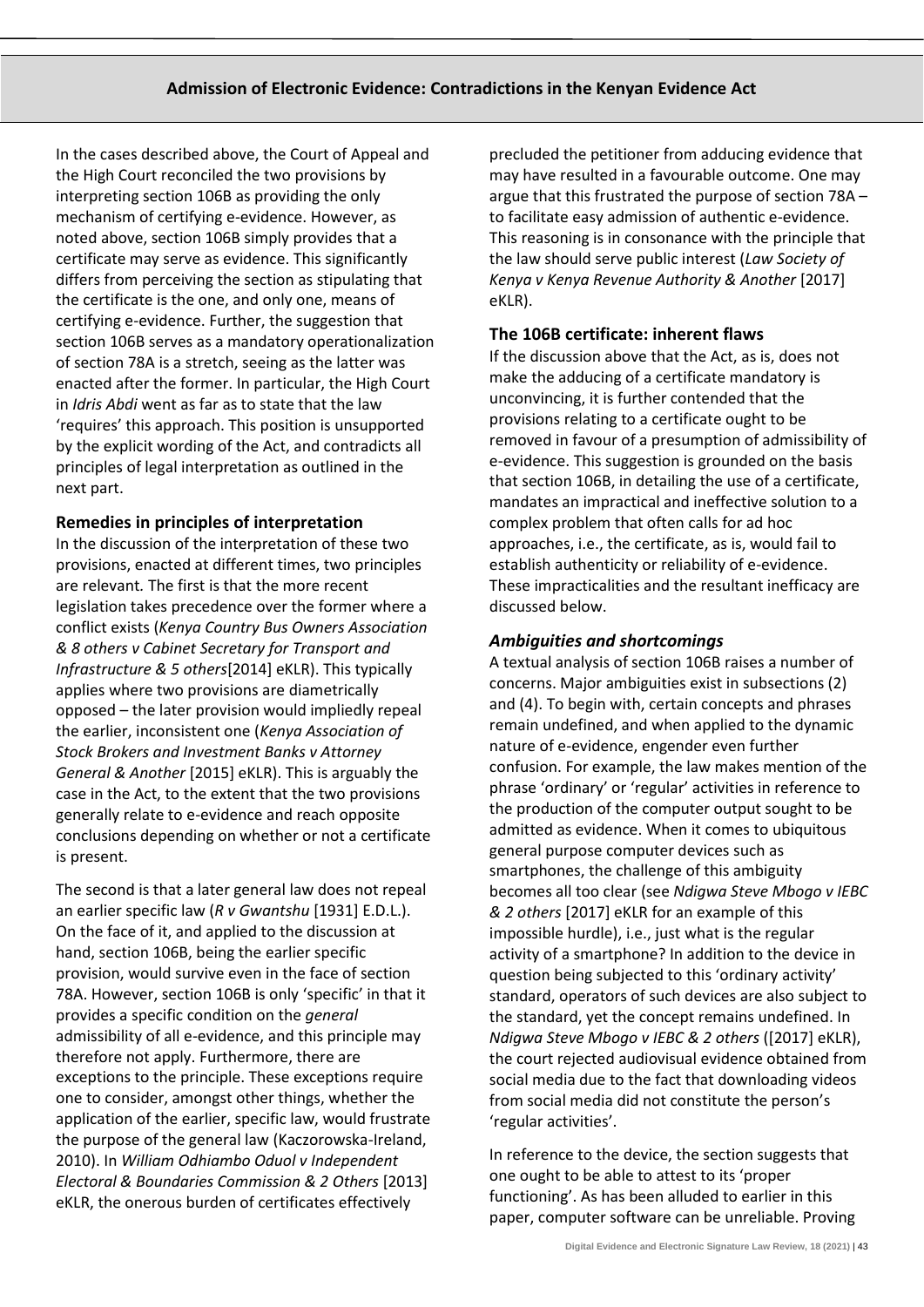reliability to the technical standard (i.e., system reliability) is often arduous. It is only possible to estimate a probability of error; this is unhelpful in legal contexts where such a failure may not appear immediately when software evidence in question is examined (Ladkin, and others, 2020). In addition to this, the concept of 'proper functioning', and a litigant's ability to attest to it, is based on two false beliefs: that computer reliability is binary; and that errors in e-evidence are immediately apparent to operators or owners (Marshall, and others, 2021).

Putting aside the fact that leaving this burden to regular lay litigants with little to no technical knowledge is unfair, 'proper functioning' is an undefined concept. If one were to assume that this 'proper functioning' is the technical standard discussed by Ladkin and others (2020), then the bulk of e-evidence would be not be admitted, whether actually reliable or not. If it were to adopt a more lax approach, it is unclear if reliability and authenticity would be guaranteed. Without a clear standard, a litigant merely needs to attest to the proper functioning of a computer (whatever that may be) and that would give the court a false sense of certainty that the e-evidence meets the threshold.

According to the section, the certificate also ought to attest to the fact that the record in question was produced under the lawful control of the person responsible for the device. While this would clear up any doubts as to the origin of the record, it does little to address the fact that evidence is malleable and could be tampered with along the chain of custody.

The wording opted for in the section is also exclusionary towards some forms of e-evidence. Section 106B generally deals with computer output such as printouts and audiovisual materials. Consequently, it focuses on the device that generates such output, requiring that the certificate detail the 'particulars' of this device. First, it is unclear what these particulars would be. Would litigants be required to adduce general details regarding the hardware, software, and ownership of the device? Would this vary depending on the device? Would such particulars necessarily or optionally include any system diagnostics or recent repair works done? Second, the use of the phrase 'device', and the focus on computer output generally ignores instances where the e-evidence in question is either an operating or application software (Weir and Mason, 2017). For example, in *Bates v Post Office Ltd (No 6:* 

*Horizon Issues) Rev 1* [2019] EWHC 3408 (QB), the British Post Office's system, Horizon, was the eevidence in issue. If litigants in that matter had to adduce a certificate that detailed the particulars of the device, any such information would be meaningless since the issue was a flaw in a software used by the Post Office. As it stands, even legal frameworks which recognise software evidence are insufficient. Marshall and others (2021), argued that the *Bates* decision highlighted an absence of clarity on the scope of materials which ought to have been disclosed in order to assess the reliability of software. In that case, relevant information such as Known Error Logs (KELs; a record of flaws discovered in the software) were not adduced without an order from the judge in this particular case. This highlights a major challenge in any evidence law framework – recognising the varied nature of different forms of eevidence. In Kenya's case, such disclosure requirements appear not to be considered altogether, with litigants being required to merely attest to 'proper functioning' using a certificate. Adding to this difficulty is the fact that without clear disclosure requirements, litigants who find themselves having to challenge e-evidence are at a disadvantage due to the information asymmetry that persists.

To compound the above challenges, the certificate that ought to attest all this ought to be signed by a 'responsible person'. Where evidence may change hands numerously prior to arriving in court, it is not clear who this person is. This resulted in the disqualification of evidence in *R v Edward Kirui* [2010] eKLR, where the High Court found that the cameraman who recorded the occurrence of the facts in issue was not the appropriate 'responsible person'. Instead, an editor of the newsroom at the cameraman's employer was held to be the responsible person. With no prescriptions as to the technical qualifications of this responsible person, this requirement further compounds the hurdles facing litigants without guaranteeing courts of the soundness of the e-evidence. The requirement of a singular responsible person is also fanciful, considering that e-evidence may be the result of input from a multitude of different computers, all operated by different persons. Taking the example of bank ATMs, as explained by Mason (2017c), the range of witnesses required where the authenticity of eevidence relating to ATMs is in question is considerably wide. It would be absurd if only one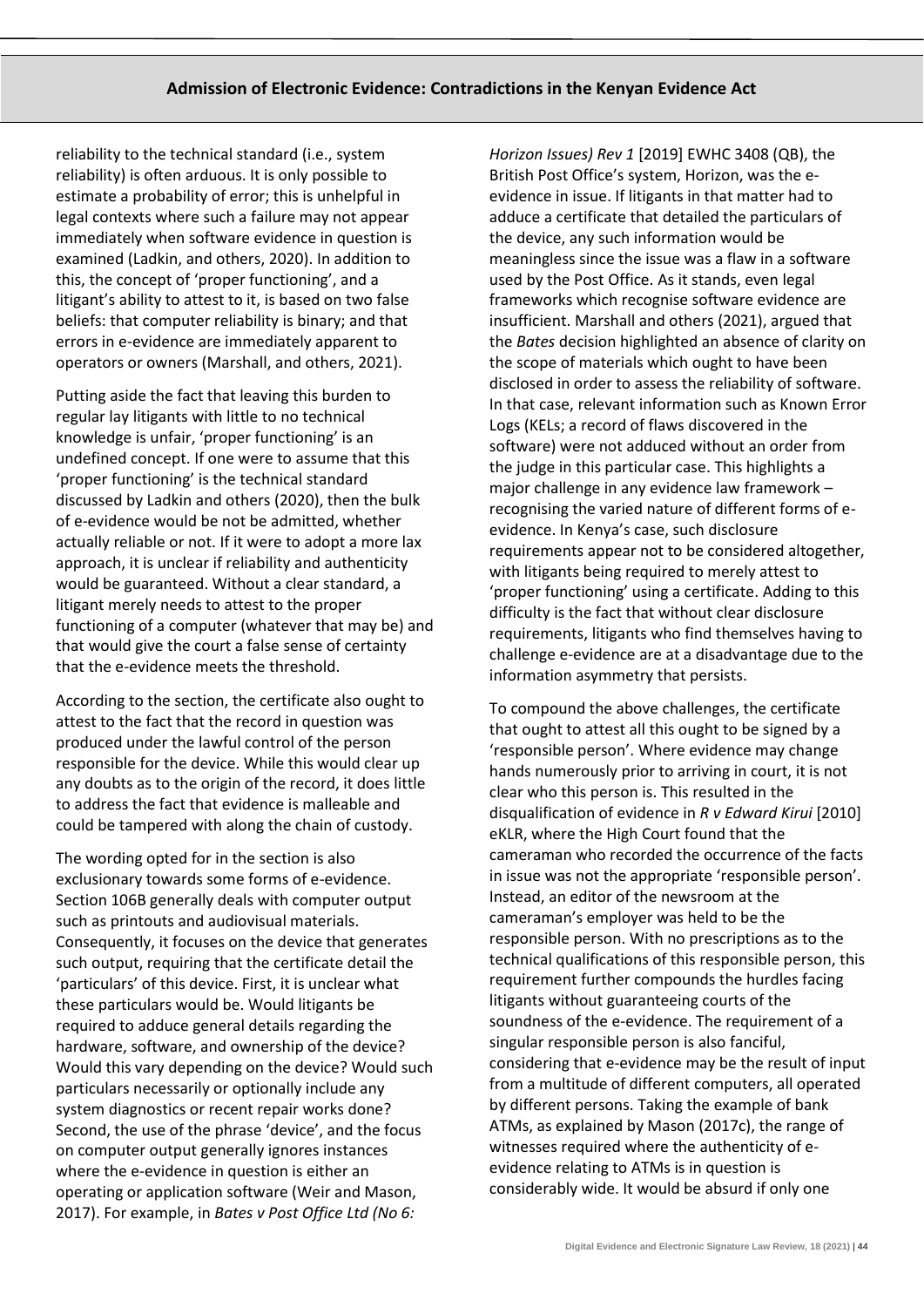person were to attest to all the prescriptions in section 106B(2).

*The 106B certificate: impractical and ineffective* Aside from the concerns with the text of section 106B, other problems arise with the practice of using a certificate. First, requiring a certificate presents a barrier that may be significantly challenging or even insurmountable in the context of the Kenyan jurisdiction. An illustrative example is evidence from a user account on a social media platform. Given the wide availability of internet-connected mobile devices, evidence pertaining to criminal or tortious activity is increasingly obtained by ordinary individuals and uploaded to social media accounts, sometimes directly (i.e., bypassing the individual user device used to obtain the evidence). For example, video evidence relevant to a crime may be transmitted by a user device to Facebook Live, but the video may be stored on Facebook servers rather than locally to the user device. Requiring a certificate for such evidence raises numerous questions and significant challenges, since the people involved in the multi-step process of collecting, storing, and retrieving such evidence are numerous and often outside the jurisdiction of Kenya. This problem is compounded for 'viral' media that is transmitted between large numbers of social media users and, ultimately, may not be traceable to the originator of the data (Hasan, 2019). In such cases, the original device and the individual obtaining the original data are unavailable, but the data may still be accurate and relevant to legal proceedings. Requiring a certificate for admissibility effectively precludes this category of evidence, and may significantly hamper the submission of any evidence that is originally stored on platforms beyond the borders of Kenya. In *Ndigwa Steve Mbogo v IEBC & 2 others* [2017] eKLR, this hypothetical became reality when witnesses were barred from adducing video evidence downloaded from Facebook and YouTube due to the fact that, among other things, downloading social media videos did not constitute part of the responsible person's 'ordinary activities' as required by the Act. This implies that, in order for a litigant to adduce e-evidence obtained from social media, they would have to procure the services of an individual whose ordinary activities entails downloading media from these platforms.

Second, requiring a certificate is further problematic because it oversimplifies the issue, and may unjustifiably bias a judge toward finding a piece of

evidence reliable, even where the certificate does not address reliability. As previously stated, the pathway for getting a piece of electronic evidence before a court, from original creation to final presentation, may involve a large number of electronic devices and modes of transmission. Alteration of the data, whether intentional or unintentional, can occur at any step in that pathway, including times that the data are in transit and at rest. Requiring a single certificate to guarantee admissibility of the evidence therefore ignores the continuity of evidence (also called chain of custody), a long-established principle in judicial systems. Aside from this, some of the conditions listed in section 106B (2), which a certificate ought to attest to, are practically difficult to satisfy, as has been discussed above. Furthermore, different types of eevidence require differing levels of corroborating evidence in order to be credible. Measurement data, such as radar-measured vehicular speed, is not reliable without evidence of proper calibration and operation of the measuring device. In contrast, documentary evidence (e.g., emails) may simply require verification from the originator of the evidence (Ladkin and others, 2020). To apply a single, statutory method for gatekeeping all e-evidence ignores these nuances, and risks biasing a judge toward credibility where none is warranted.

Third, the preliminary threshold requiring certification of e-evidence from the beginning is not necessary considering that, where the e-evidence is admitted without certification, there remains an opportunity for the court to interrogate the evidence and make a determination as to its probative value and if any weight is to be attached thereto. The same mandate, of determining probative value, is provided for in section 78A which does not prescribe the use of a certificate. Since reliability and authenticity are always relevant issues, but the nature of such inquiries differs for different forms of evidence, the uniform requirement of a certificate for admissibility is inadvisable. In view of the suggestion to remove the requirement of a certificate, the discussion below discusses the modalities of the presumption of admissibility.

# **Presumption of admissibility**

In the preceding discussion, this paper recognized the increase in the use of e-evidence, discussed the provisions relating to the admissibility of such evidence in Kenya, highlighted an inconsistency in the law and jurisprudence, and has argued against the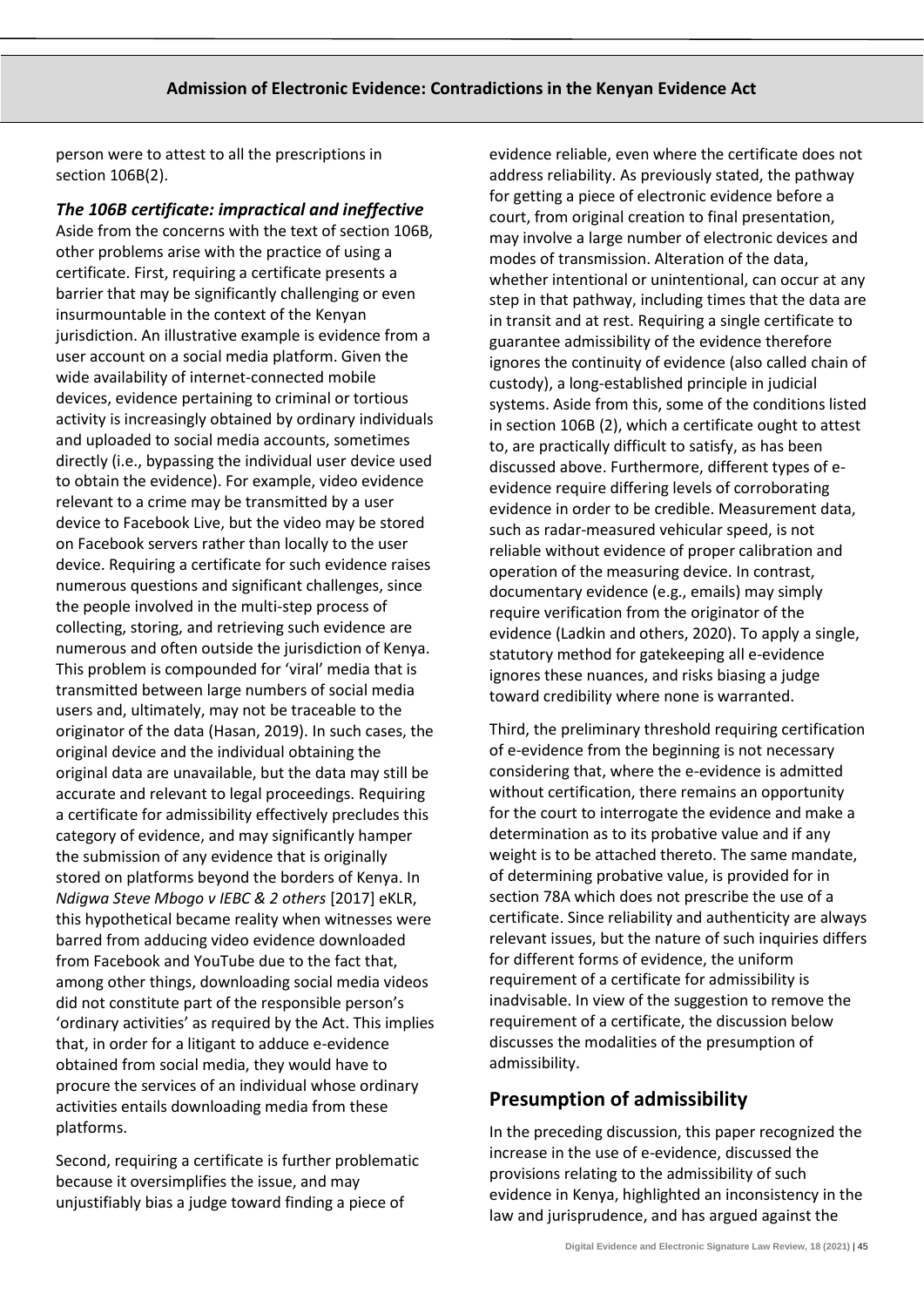current default position of treating a certificate as a mandatory condition. In advancing this argument, this paper has identified an absence of clarity as to whether the certificate is mandatory, an inability of the certificate as envisaged in statute to guarantee reliability, and an unnecessary imposition placed on litigants by requiring a certificate when tendering eevidence. However, this paper also notes that eevidence can be unreliable, and therefore simply ignoring these faults is inadvisable. In this section, the paper proposes the adoption of a presumption of admissibility – that judges ought to admit e-evidence barring any legitimate concerns as to the legality of the process used to obtain it. This proposal is made by first asserting that there is a clear absence of policy behind the adoption of the use of a certificate in Kenya. While India's Evidence Act has the same provision (mandating a certificate), it does not have an equivalent to section 78A, which counters the certificate requirement.

As mentioned above, Kenya made use of the Indian Evidence Act prior to the passage of the Kenyan Evidence Act. The Kenyan Act came into force in 1963, and bore striking resemblance to the Indian Evidence Act, which it replaced. The introduction of sections 106B and 78A respectively took place in 2009 and 2014 – long after the Indian Evidence Act introduced its provision on admissibility of electronic records, section 65B (Indian Evidence Act, 1872) through the Information and Communication Technology Act (2000). The wording of section 106B is the same as section 65B of the Indian Act. This is attributable to a shared colonial history. In the parliamentary debate preceding the introduction of section 106B, no mention is made regarding the country's policy towards the reliability of e-evidence, or whether the provision is a suitable one (National Assembly Hansard, 13 November 2008, Afternoon Sitting).<sup>6</sup> Absent any clear policy indications as to why Kenya opted to include a certificate requirement (or provisions that have been interpreted as requiring a certificate), it is difficult to see why it should be maintained at the cost of section 78A's more open position.

Mirroring the High Court of Kenya in *Mable Muruli* [2013] eKLR, an Indian court found that the provision as to the certificate was not a mandatory one in light of pursuing the ends of justice (*Shafhi Mohammad v State of Himachal Pradesh*, SLP (Crl.) No. 2302 of 2017). This was contrary to a prior decision affirming the mandatory nature of the certificate (*Anvar P.V. v P.K. Basheer & Ors.*, (2014) 10 SCC 473) leading to general uncertainty in precedence. More recently, the Supreme Court of India laid to rest this conflict by affirming that the condition is a mandatory one (*Arjun Khotkar v Kailash Gorantyal*, (2020) 3 SCC 216). However, unlike Kenya, India does not have an equivalent to section 78A, which obviates the use of a certificate. Furthermore, this affirmation by the Supreme Court of India does not take away from the arguments made against the use of a certificate in this paper.

With the frequency and variety of use of technology in people's day to day lives, the admissibility of eevidence ought not be a highly prescriptive process, or one that prevents the admission of evidence in instances where computer output is acquired with insufficient access to, and information regarding, the source (particularly where such evidence can be corroborated by eye-witnesses or by other means). At the same time, considering the various vulnerabilities of software, described previously, the certificate is not necessarily the only or best approach to e-evidence. Arguably, the provisions of section 78A, providing for general admissibility and prescribing a further assessment to be undertaken by judges in assessing probative value, is more appropriate. Provided that eevidence has been legally obtained, and is relevant to the matter at hand, it ought to be admitted. Upon admission, judges can then conduct an examination as to the probative value of the evidence at hand, guided by the provisions of section 78A. In addition to the guidance offered by section 78A, courts may also determine the reliability of evidence using factors, such as the nature of the e-evidence, the likelihood of that evidence being altered by faults in a system (Ladkin and others, 2020), or the likelihood of intentional tampering or falsification. This position is not novel; it was adopted by the High Court in *Mable Muruli.* Possibly, in assessing this probative value,

Official Parliament website does not have records dating back to 2008. The source website, Mzalendo, is an NGO that covers all matters to do with Parliament, to facilitate accountability.

 $6$  The link

[<sup>\(</sup>https://info.mzalendo.com/hansard/sitting/national\\_asse](https://info.mzalendo.com/hansard/sitting/national_assembly/2008-11-12-14-30-00) [mbly/2008-11-12-14-30-00\)](https://info.mzalendo.com/hansard/sitting/national_assembly/2008-11-12-14-30-00) used to obtain access to this Hansard Record unfortunately is not paginated. However, it does indicate the name of the Bill being debated. The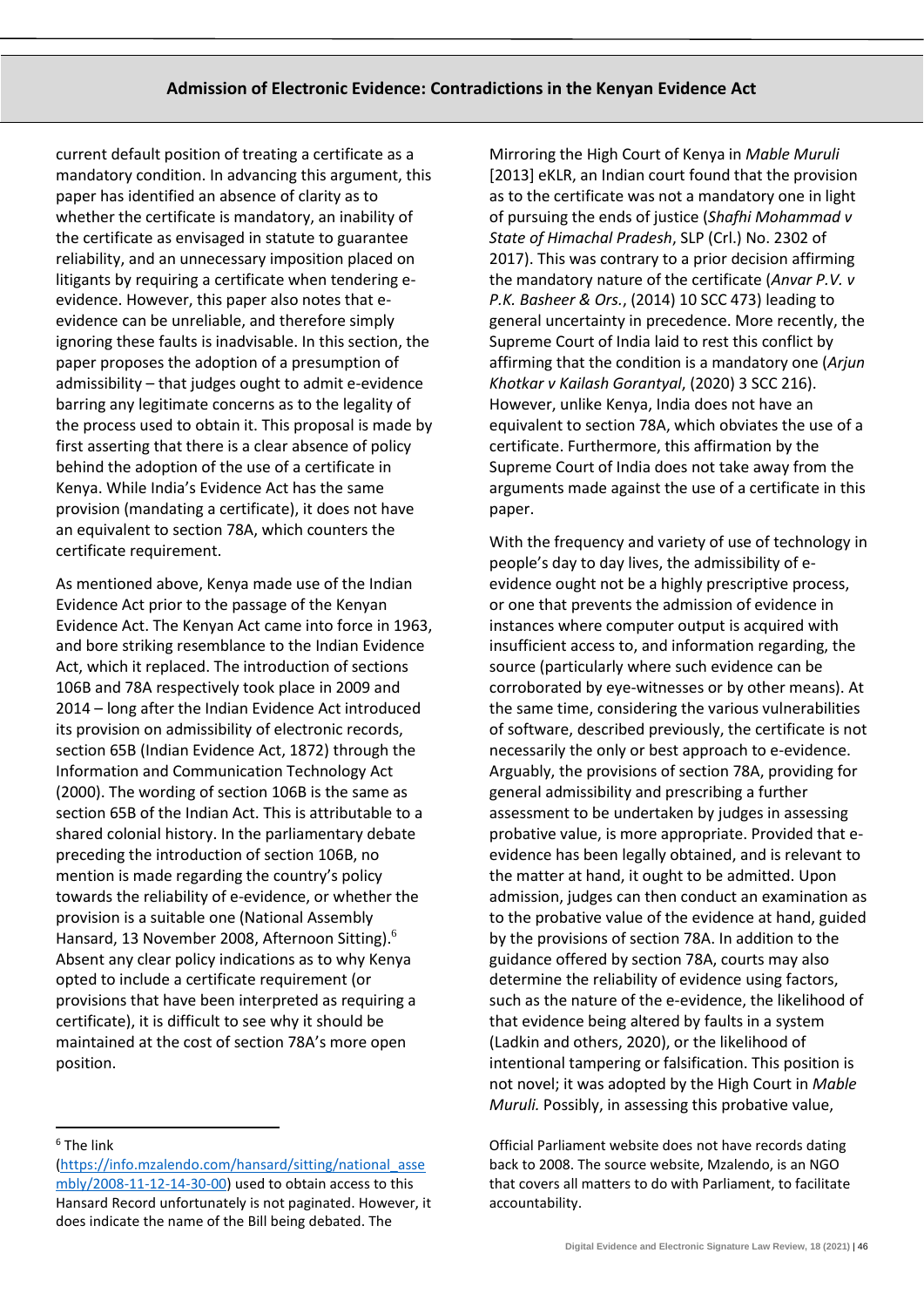judges would also be able to lean on either an expert or non-expert witness, depending on the particular facet of reliability in question, e.g., faulty human input or an inherently faulty computer. The type of witness would of course be dictated by the nature of the challenge posed by either party to the evidence in question (Mason, 2017c).

Other approaches such as the Commonwealth's Model Law on Electronic Evidence exist (Commonwealth Secretariat, 2017). In this Model Law, the Commonwealth suggests that system reliability, i.e., determining the probability of failure over a period of time, ought to be the standard used in assessing e-evidence. Further, it suggests a presumption of integrity of systems in certain conditions. These two provisions are not ideal. First, system reliability, as has been mentioned numerously in this paper, is not an attainable standard in every context. Second, adopting a presumption of integrity based on certain conditions such as the fact that an electronic record was developed by a party with adverse interests to the adducing party is misleading and distracts the court from critically assessing the eevidence in question. The presumption of admissibility advanced herein makes no assumptions as to the soundness of the e-evidence, and leaves it to judges to determine on an ad hoc basis, with the help of witnesses, how much weight to assign a piece of eevidence.

In determining this probative value, it is crucial for practice rules to be developed, detailing specific disclosure requirements in relation to different types of e-evidence. As suggested by Marshall and others (2021), requiring owners of software to disclose aspects such as Known Error Logs, service history, etc. can provide sufficient information for a judge to gain a clearer picture of the reliability of the evidence in question. This would perhaps overcome the challenges posed by a singular certificate which simplifies the matter of computer reliability, provides a false sense of security, and is wrought with ambiguities.

## **Conclusions**

Electronic evidence is no longer novel in the legal system. As seen in the development of Kenya's evidence laws, early laws and regulations dealing with e-evidence were designed to account for the novelty and unreliability of early computer systems. Computer systems, however, have significantly increased in

prevalence, and knowledge around their reliability (or lack thereof), is more common. While e-evidence can be unreliable, these inherent fallibilities are as diverse as the forms of e-evidence; judges are better equipped to assess the probative value of what litigants adduce, being able to call upon various witnesses to aid in this assessment. Since the Kenyan legal system does not feature juries, this burden of weighing the probative value of evidence rests with the judge. With the principle of free proof permitting the use of varied forms of evidence, and e-evidence varying in complexity and reliability, it is not appropriate to impose a single uniform burden for admissibility.

Sections 78A and 106B of the Evidence Act provide contradicting approaches to the admissibility of eevidence. These contradictions have resulted in conflicting jurisprudence throughout the Kenyan judicial system. In the conflict, some decisions provide that certification is mandatory whereas others dispense with it, favouring admissibility. The latter approach is the preferred practice due to, among other reasons, the inability of certificates to guarantee reliability, and the encumbrance placed upon litigants. The interests of justice are better served in Kenya not by excluding e-evidence through antiquated requirements of certification, but by allowing a judge to have the discretion to assign weight to all evidence according to their assessment of the reliability of the process the evidence took to reach the court. This would not be a novel approach; it would simply be adhering to the provisions of section 78A.

© Isaac Rutenberg, Stephen Kiptinness and Abdulmalik Sugow, 2021

**Isaac Rutenberg** holds a JD from Santa Clara University, a PhD from Caltech, and is the Director of the Centre for Intellectual Property and Information Technology Law (CIPIT), at Strathmore University in Nairobi. He is also a Senior Lecturer at Strathmore Law School and a practising patent attorney. [irutenberg@strathmore.edu](mailto:irutenberg@strathmore.edu)

**Stephen Kiptinness** holds a BSL and LLB from the ILS Law College, an LLM from the London School of Economics (LSE) and is a Senior Partner at Kiptinness & Odhiambo Associates. He is also a Lecturer at the University of Nairobi School of Law. [stephen@koassociates.co.ke](mailto:stephen@koassociates.co.ke)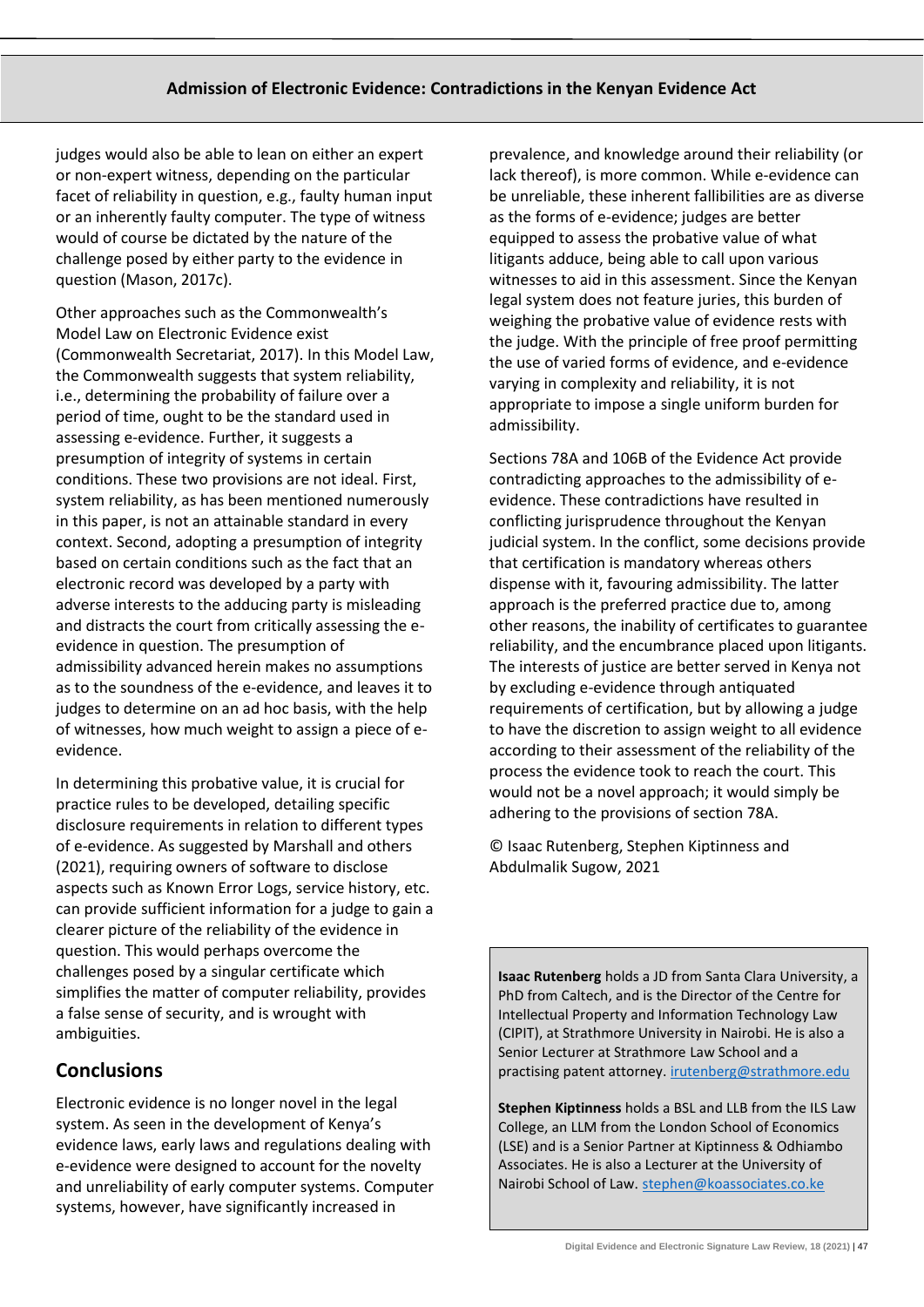**Abdulmalik Sugow** holds an LLB from Strathmore University, and was, at the time of writing, a Research Assistant at the Centre for Intellectual Property and Information Technology Law (CIPIT). He is currently interested in copyright law, platform liability, and political speech on social media. Further work: [https://scholar.google.com/citations?user=A3tj\\_oQAAA](https://scholar.google.com/citations?user=A3tj_oQAAAAJ&hl=en) [AJ&hl=en](https://scholar.google.com/citations?user=A3tj_oQAAAAJ&hl=en)

[abdulmalik.sugow@strathmore.edu](mailto:abdulmalik.sugow@strathmore.edu)

#### **References**

Conklin, A. (2016). IT v OT Security: A Time to Consider a Change in CIA to Include Resilience. *49th Hawaii International Conference on System Sciences.*  [https://www.computer.org/csdl/pds/api/csdl/procee](https://www.computer.org/csdl/pds/api/csdl/proceedings/download-article/12OmNzXFoB9/pdf) [dings/download-article/12OmNzXFoB9/pdf](https://www.computer.org/csdl/pds/api/csdl/proceedings/download-article/12OmNzXFoB9/pdf)

Hasan H. R. & Salah K. (2019) Combating Deepfake Videos Using Blockchain and Smart Contracts, in *IEEE Access*, vol. 7, pp. 41596-41606, [doi:10.1109/ACCESS.2019.2905689](https://ieeexplore.ieee.org/document/8668407)

INTERPOL. (2019) Global Guidelines for Digital Forensic Laboratories

Kaczorowska-Ireland, A. (2010). *Public international law*. Routledge

Karia, T. Anand, A. & Dhawan, B. (2015) The Supreme Court of India re-defines admissibility of electronic evidence in India. *Digital Evidence and Electronic Signature Law Review,* 12*.* 33-37

Ladkin, P. (2020). Robustness of software. *Digital Evidence and Electronic Signature Law Review*, 17

Ladkin, P. Littlewood, B. Thimbleby, H. & Thomas, M. (2020). The Law Commission presumption concerning the dependability of computer evidence. *Digital Evidence and Electronic Signature Law Review*, 17

Langbein, JH. (1996). Historical foundations of the law of evidence: A view from the Ryder sources. *Columbia Law Review* 96, 1168-1202

Lin, TY. (1993). Making sense of documentary evidence. *Singapore Journal of Legal Studies,* 504 -537

Marshall, P. (2020). The harm that judges do  $$ misunderstanding computer evidence: Mr Castleton's story 'an affront to the public conscience'. *Digital Evidence and Electronic Signature Law Review*, 17

Marshall, P., Christie, J., Ladkin, P., Littlewood, B., Mason, S., Newby, M., Rogers, J. Thimbleby, H., & Thomas, M. (2021). Recommendations for the probity of computer evidence. *Digital Evidence and Electronic Signature Law Review*, 18

Mason, S. (2017a). The presumption that computers are 'reliable'. In Mason, S. & Seng, D. (Eds.), *Electronic Evidence.* (101-192). (4th edn, Institute of Advanced Legal Studies for the SAS Humanities Digital Library, School of Advanced Study, University of London, 2017)

Mason, S. (2017b). Software code as the witness. In Mason, S. & Seng, D. (Eds.), *Electronic Evidence.* (88- 100). (4th edn, Institute of Advanced Legal Studies for the SAS Humanities Digital Library, School of Advanced Study, University of London, 2017)

Mason, S. (2017c). Competence of witnesses. In Mason, S. & Seng, D. (Eds.), *Electronic Evidence.* (339- 349). (4th edn, Institute of Advanced Legal Studies for the SAS Humanities Digital Library, School of Advanced Study, University of London, 2017)

Mason, S. & Stanfield, A. (2017). Authenticating electronic evidence. In Mason, S. & Seng, D. (Eds.), *Electronic Evidence.* (193-260). (4th edn, Institute of Advanced Legal Studies for the SAS Humanities Digital Library, School of Advanced Study, University of London, 2017)

Quinn, K. (2001). Computer evidence in criminal proceedings: Farewell to the ill-fated s.69 of the Police and Criminal Evidence Act, 1984. *The International Journal of Evidence and Proof* 5, 174-187

Schafer, B. & Mason, S. (2017). The characteristics of electronic evidence. In Mason, S. & Seng, D. (Eds.), *Electronic evidence.* (18-35). (4th edn, Institute of Advanced Legal Studies for the SAS Humanities Digital Library, School of Advanced Study, University of London, 2017)

South Africa Law Reform Commission. (2010). *Electronic evidence in criminal and civil proceedings: Admissibility and related issues*  [https://www.justice.gov.za/salrc/ipapers/ip27\\_pr126](https://www.justice.gov.za/salrc/ipapers/ip27_pr126_2010.pdf) [\\_2010.pdf](https://www.justice.gov.za/salrc/ipapers/ip27_pr126_2010.pdf)

Stanfield, A. (2016). The authentication of electronic evidence. (Unpublished doctoral thesis, Queensland University of Technology, Brisbane, Australia) <https://eprints.qut.edu.au/93021/>